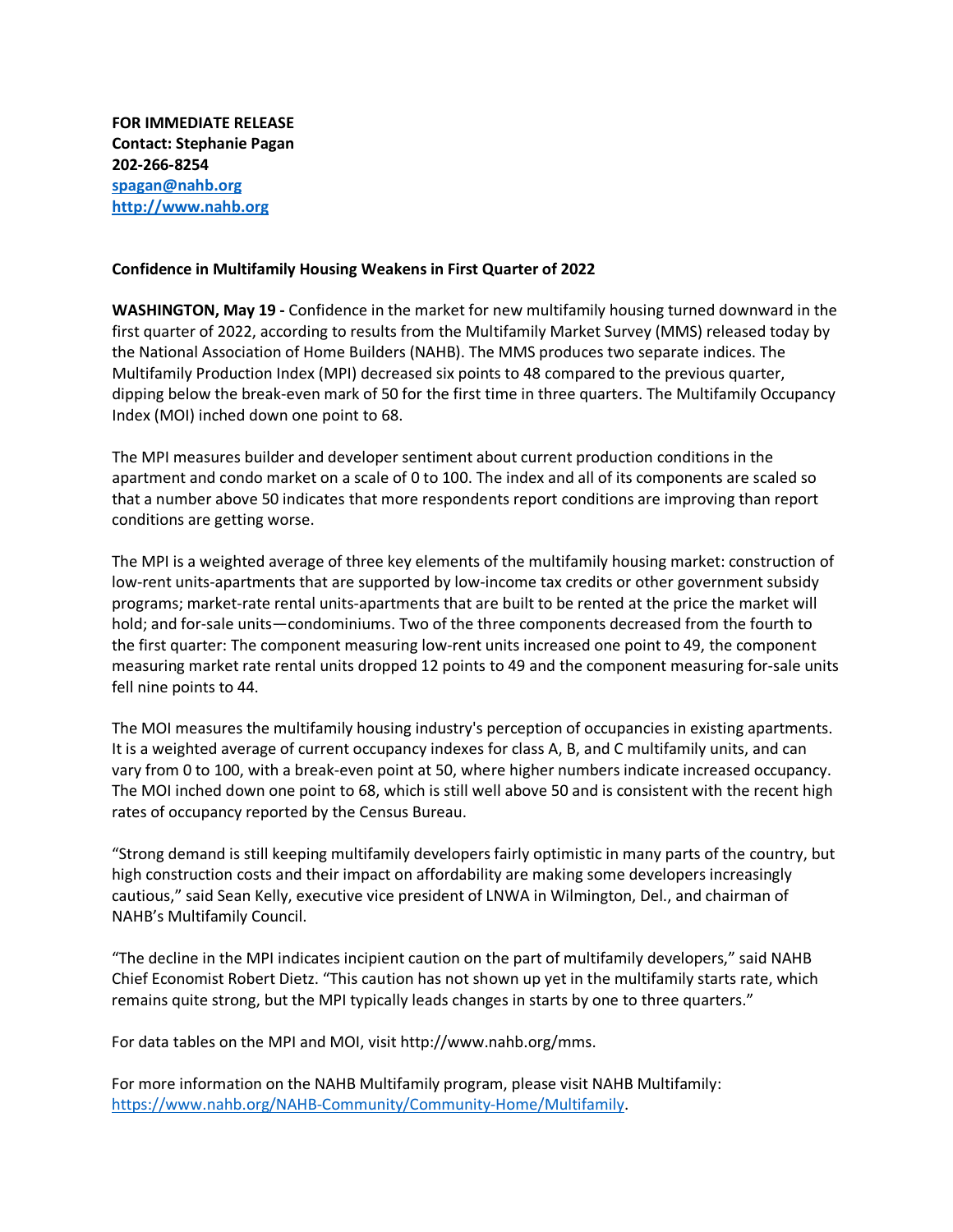#### #####

ABOUT NAHB: The National Association of Home Builders is a Washington-based trade association representing more than 140,000 members involved in home building, remodeling, multifamily construction, property management, subcontracting, design, housing finance, building product manufacturing and other aspects of residential and light commercial construction. NAHB is affiliated with 700 state and local home builders associations around the country. NAHB's builder members will construct about 80% of the new housing units projected for this year.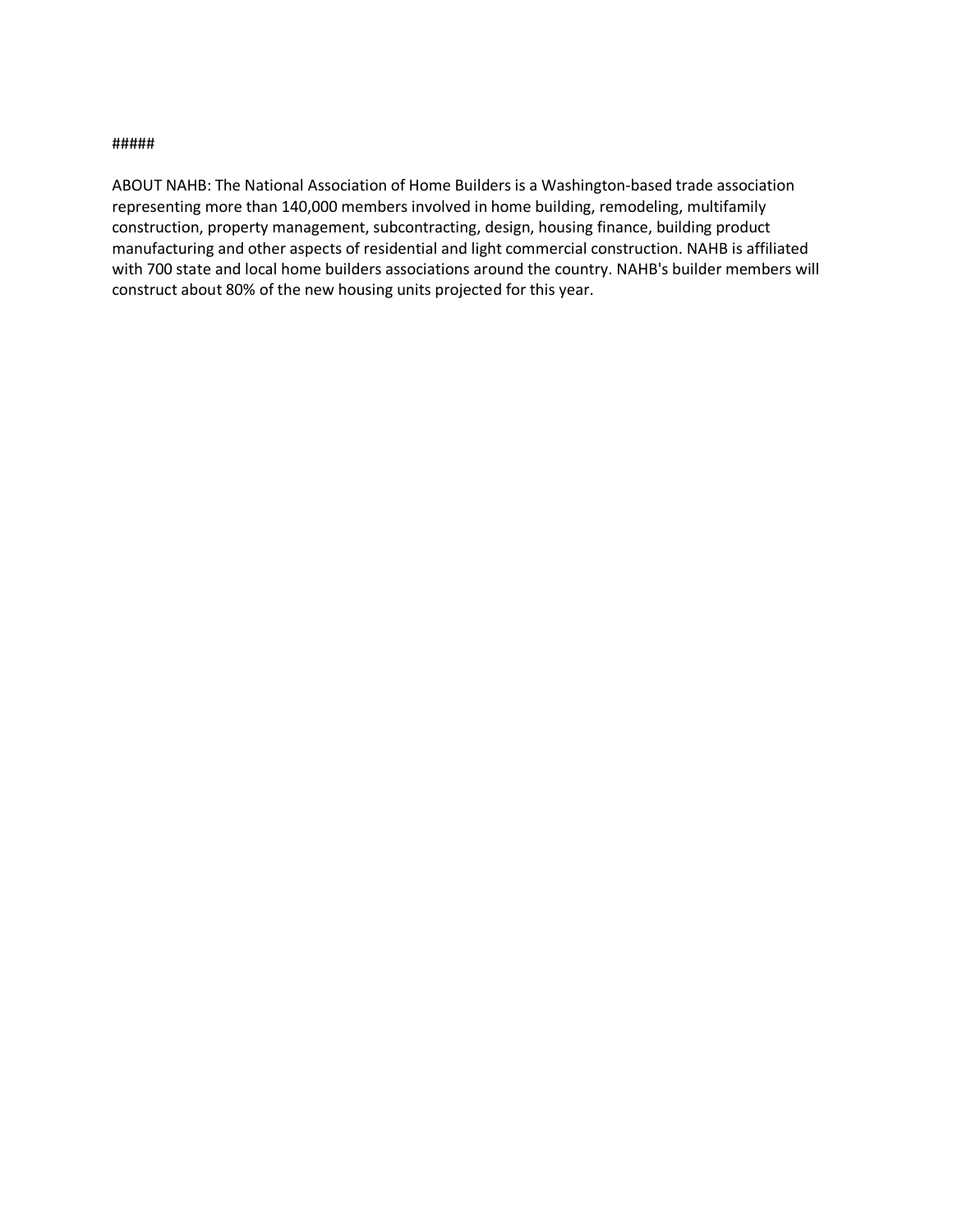

First Quarter 2022

**Economics & Housing Policy Group**

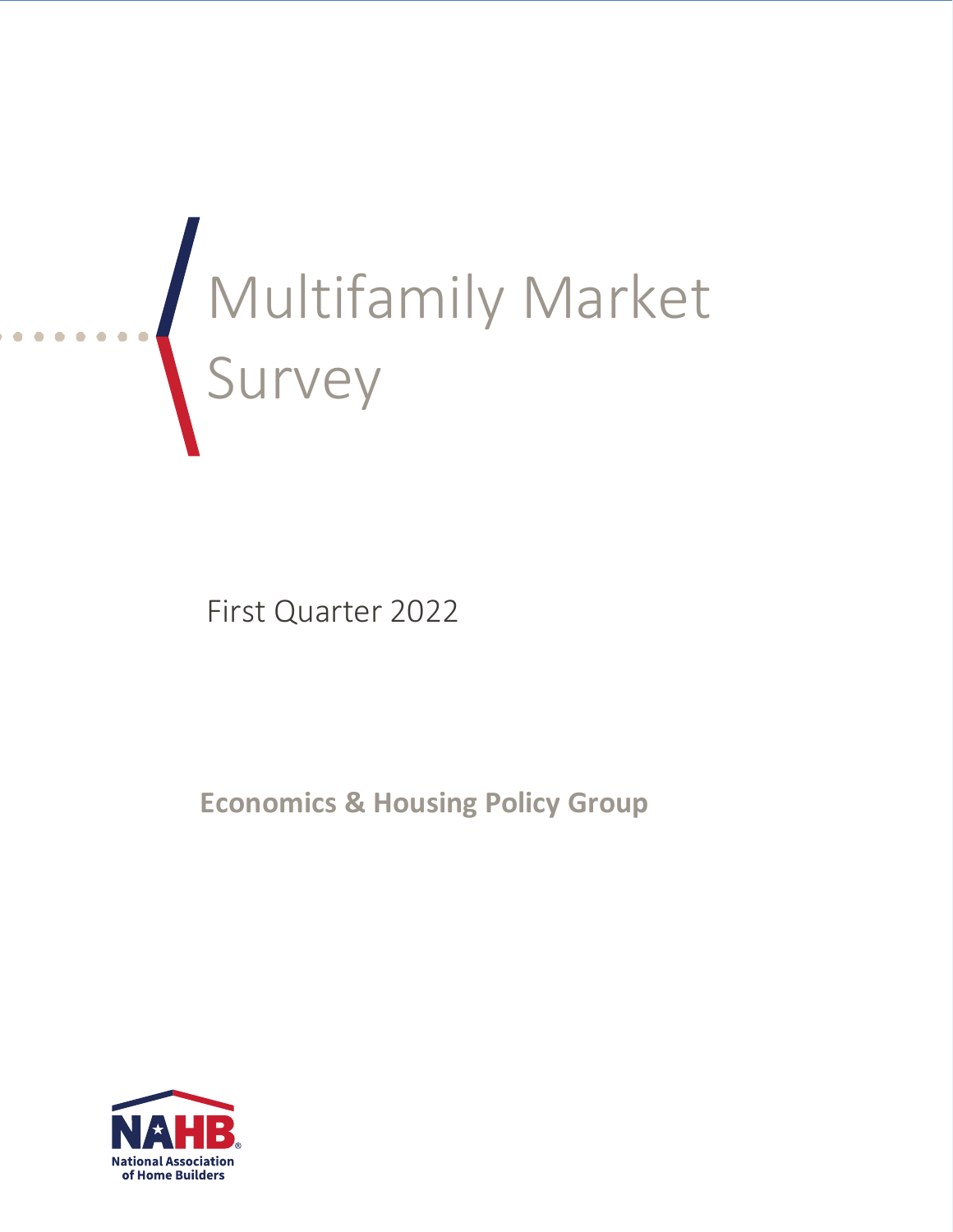#### **Introduction:**

The National Association of Home Builders (NAHB) conducts a quarterly survey of its multifamily builder members that is used to generate the NAHB Multifamily Production Index (MPI) and the Multifamily Occupancy Index (MOI). The first quarter 2022 Multifamily Market Survey was sent to 592 multifamily developers. Responses were received from 48 of them.

To generate data for the MPI, the survey asks multifamily builders to rate the production of new apartments for three key market segments (low-rent, market rent, and for-sale) as "stronger", "about the same", or "weaker", compared to the previous quarter. A component index is calculated from the percentage responses for each market segment using the formula (Stronger - Weaker + 100) / 2. Each component index and lies on a scale ranging from 0 to 100 with readings above 50 indicating that more respondents report conditions are improving than report conditions are getting worse. The overall MPI is a weighted average of the 3 components (.3533×Low Rent + .2806×Market Rent + .3661×For Sale).

To generate data for the MOI, the survey asks multifamily builders to rate the occupancy of multifamily units as "higher", "about the same", or "lower" for three classes of apartments (class A, class B, and class C apartments), compared to the previous quarter. A component index is calculated from the percentage responses for each apartment class using the formula (Higher - Lower  $+ 100$ ) / 2. Again, each component index lies on a scale ranging from 0 to 100 with a break-even point at 50, where higher numbers indicate increased occupancy. The overall MOI is a weighted average of the three components: .3632 $\times$ Class A + .4630 $\times$ Class B + .1738 $\times$ Class C.

To create a relevant measure for comparison, NAHB converts the Census 5+ Vacancy Rate to a 5+ Occupancy Rate (100 percent minus the Vacancy Rate).

Historically, the MPI has served as an effective leading indicator of multifamily starts (as estimated by the Census Bureau with partial funding from HUD), while the MOI functions as a leading indicator of the Census 5+ Occupancy Rate.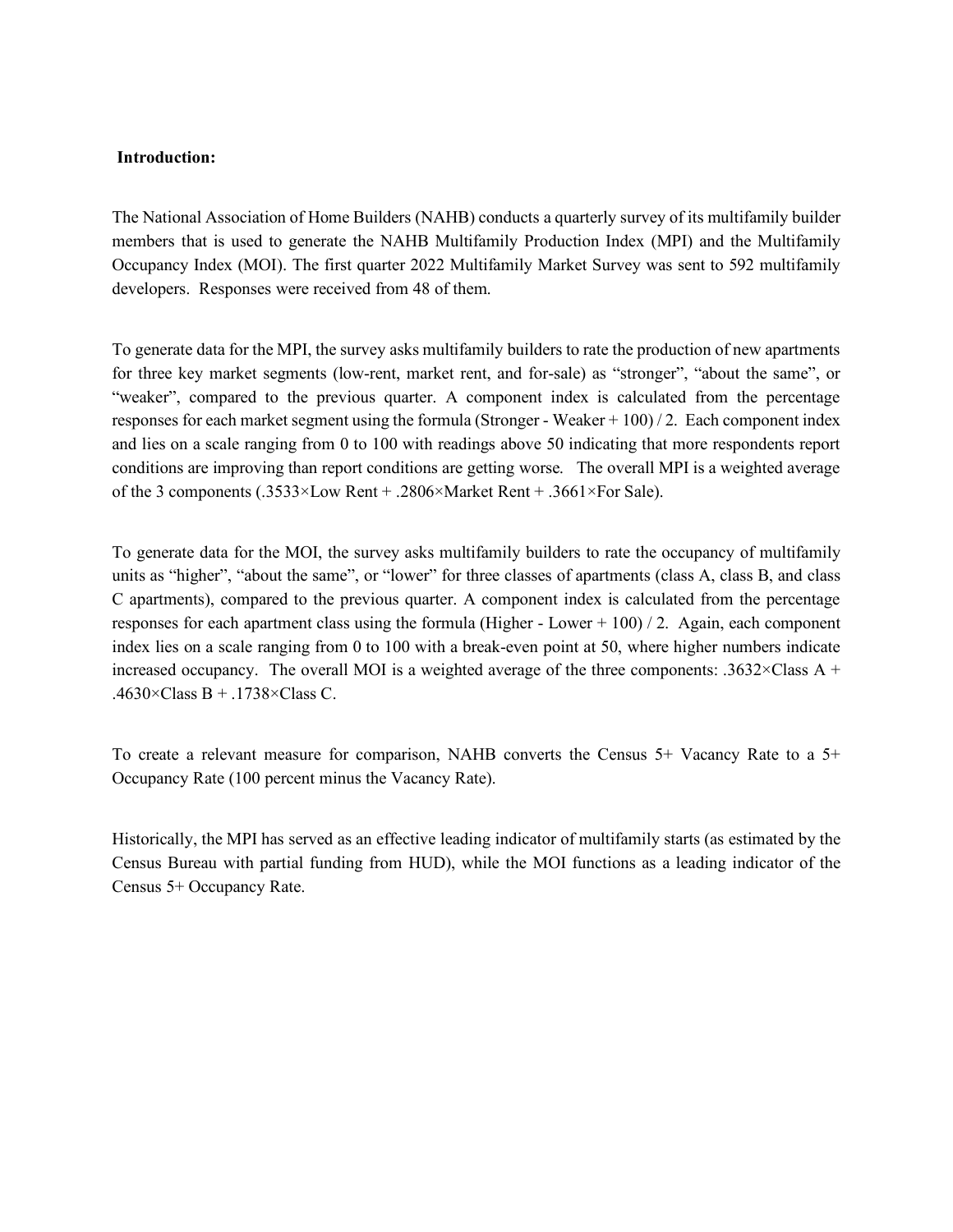

### **Multifamily Production Index - Q1 2022**

**(Seasonally Adjusted)**

#### **PRODUCTION OF NEW APARTMENTS IN CURRENT VS. PRIOR QUARTER**

|                                     | 2019 |    |    |    | 2020 |    |                |    | 2021 |    |    |     | '22 |
|-------------------------------------|------|----|----|----|------|----|----------------|----|------|----|----|-----|-----|
|                                     | Q1   | Ο2 | Q3 | Q4 | Q1   | Q2 | Q <sub>3</sub> | Q4 | Q1   | Q2 | Q3 | Ο4  | 01  |
| <b>Multifamily Production Index</b> | 40   | 56 | 49 | 49 | 27   | 37 | 48             | 43 | 51   | 48 | 53 | 54  | 48  |
| <b>MPI Components:</b>              |      |    |    |    |      |    |                |    |      |    |    |     |     |
| Low Rent Starts                     | 47   | 56 | 51 | 53 | 32   | 42 | 46             | 42 | 46   | 49 | 55 | 48  | 49  |
| <b>Market Rent Starts</b>           | 42   | 64 | 44 | 50 | 29   | 34 | 53             | 48 | 54   | 51 | 60 | -61 | 49  |
| <b>For Sale Starts</b>              | 31   | 50 | 50 | 46 |      | 35 | 46             | 39 |      | 45 | 47 | 53  | 44  |

*MPI components are based on questions asking if production is stronger, about the same, or weaker in the current vs. prior quarter. Numbers in the table are diffusion-type indices - calculated from the percentage responses using the formula (Stronger - Weaker + 100) / 2. The overall Multifamily Production Index is a weighted average of the 3 components: .3533×Low Rent + .2806×Market Rent + .3661×For Sale. The weights are derived from a statistical analysis of the relationship between the components and the Census series on multifamily starts. Source: Multifamily Market Survey, NAHB Economics and Housing Policy Group.*



#### **NAHB Multifamily Production Index (MPI) and Multifamily Starts (in thousands)**

*\*Multifamily Starts: U.S. Census Bureau, New Residential Construction (http://www.census.gov/construction/nrc/index.html). The quarterly Multifamily Starts is the average of the three months of seasonally adjusted multifamily housing starts from that quarter.*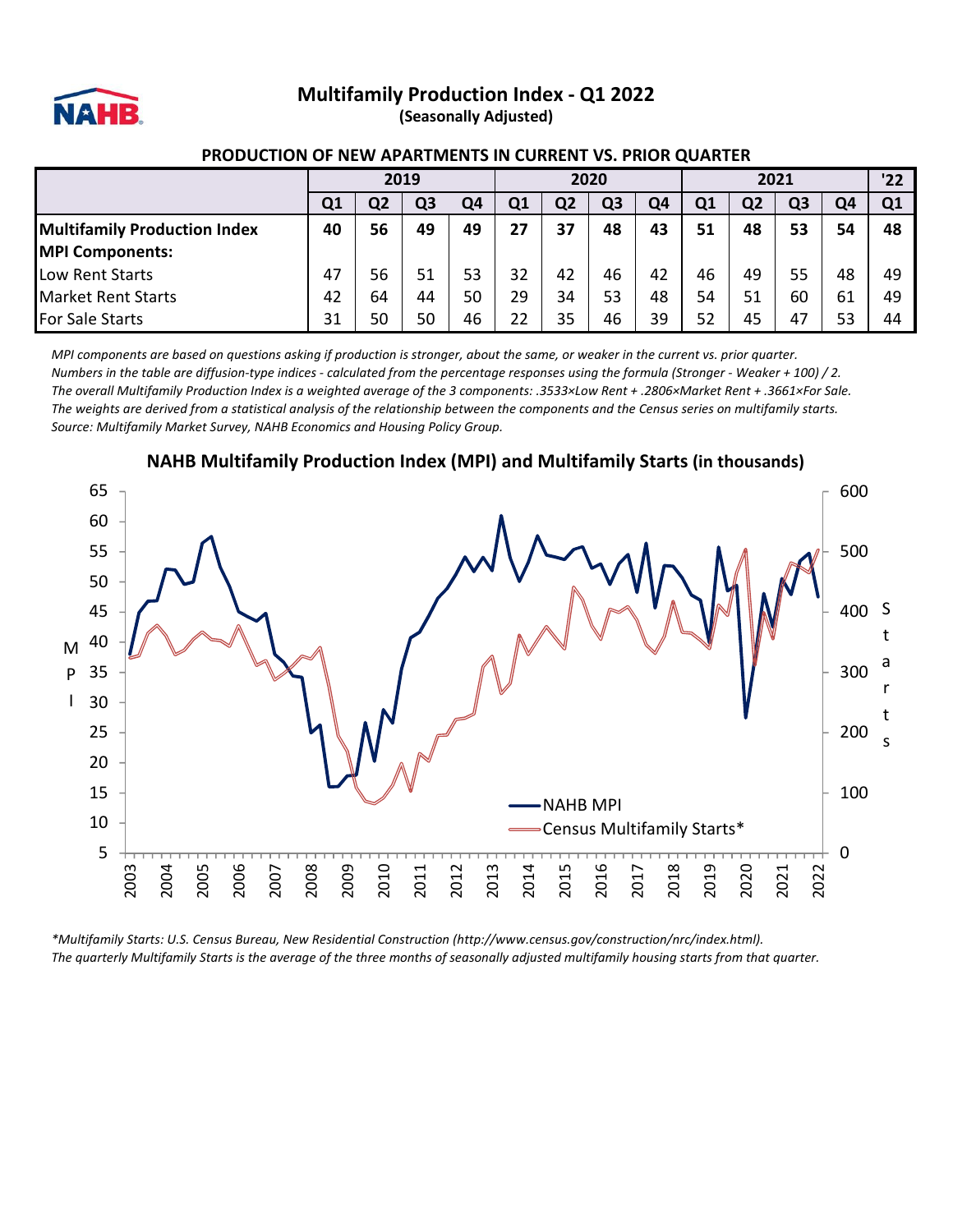

#### **Multifamily Occupancy Index - Q1 2022 (Seasonally Adjusted)**

#### **RENTAL OCCUPANCY IN CURRENT VS. PRIOR QUARTER**

|                                    | 2019           |    |    |    | 2020 |                |                |    | 2021 |    |    |    | '22          |
|------------------------------------|----------------|----|----|----|------|----------------|----------------|----|------|----|----|----|--------------|
|                                    | Q <sub>1</sub> | Q2 | Q3 | Q4 | Q1   | Q <sub>2</sub> | Q <sub>3</sub> | Q4 | Q1   | Q2 | Ο3 | O4 | $\mathbf{Q}$ |
| <b>Multifamily Occupancy Index</b> | 52             | 60 | 60 | 60 | 41   | 38             | 54             | 55 | 64   | 70 | 75 | 69 | 68           |
| <b>MOI Components:</b>             |                |    |    |    |      |                |                |    |      |    |    |    |              |
| Class A apartments                 | 51             | 57 | 55 | 50 | 40   | 31             | 48             | 54 | 59   | 69 |    |    | 68           |
| Class B apartments                 | 52             | 63 | 63 | 68 | 41   | 42             | 58             | 55 | 68   |    | 75 | 67 | 69           |
| <b>Class C apartments</b>          | 56             | 56 | 62 | 62 | 41   | 42             | 54             | 54 | 61   | 73 | 70 | 69 | 65           |

*MOI components are based on questions asking if occupancy is higher, about the same, or lower in the current vs. prior quarter. Individual occupancy indices are calculated from percentage responses using the formula (Higher Occupancy - Lower Occupancy + 100) / 2. The overall Multifamily Occupancy Index is a weighted average of the three components: .3632×Class A + .4630×Class B + .1738×Class C. The weights are derived from a statistical analysis of the historical relationship between the components and Census rental vacancy rates. Source: Multifamily Market Survey, NAHB Economics and Housing Policy Group.*



#### **NAHB Multifamily Occupancy Index (MOI) and Census 5+ Occupancy Rate**

*\*Source: NAHB calculations and the U.S. Census Bureau's Housing Vacancy urvey (http://www.census.gov/hhes/www/housing/hvs/hvs.html) The 5+ Census Occupancy Rate is the percentage of occupied 5+ rental units (100 - Census Bureaus's 5+ Rental Vacancy Rate, which consists of rental units occupied plus the number of rental units rented but not yet occupied).*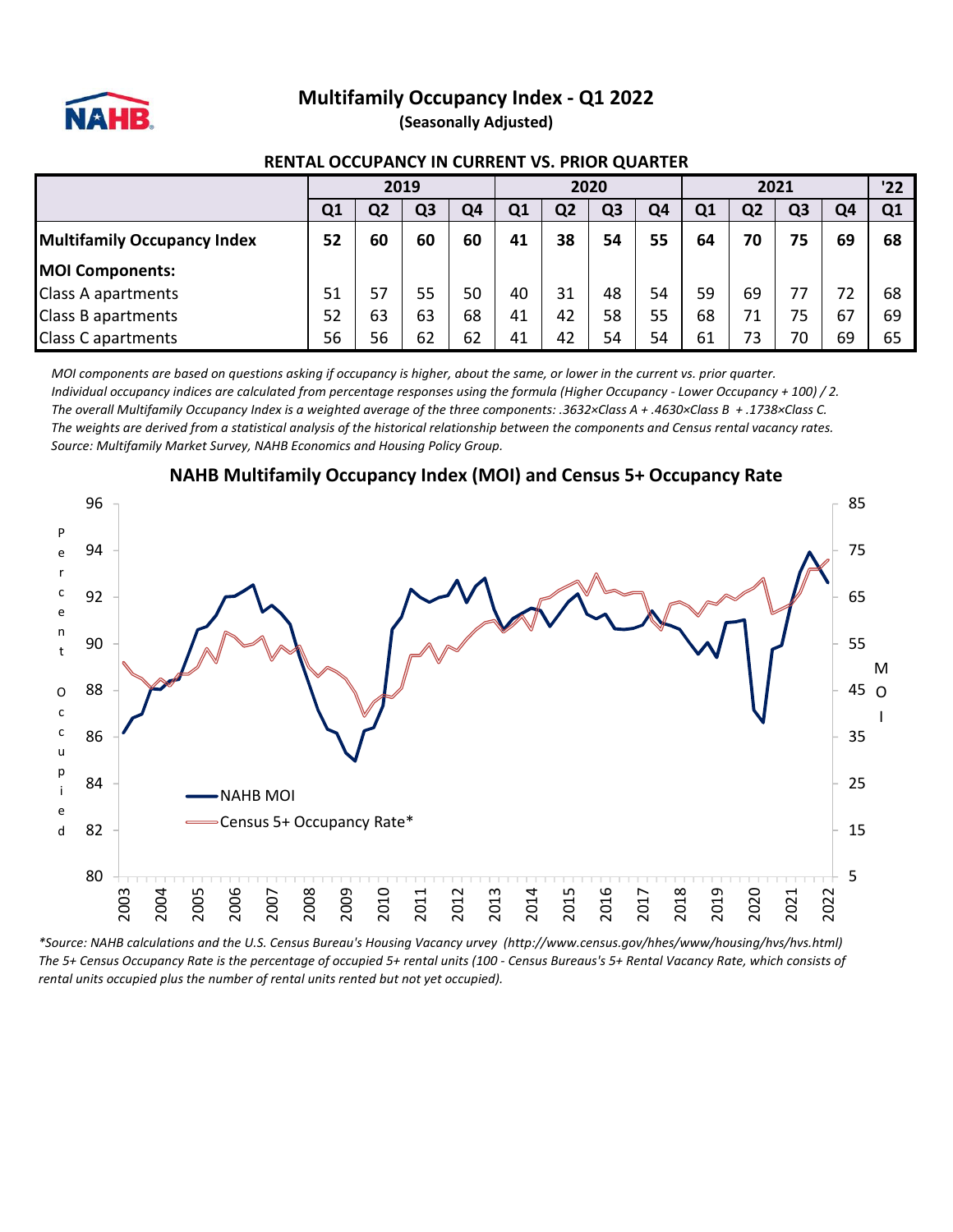|  |  | Multifamily Production Index and its Components: History and Detail (Production in Current vs. Prior Quarter) |  |  |
|--|--|---------------------------------------------------------------------------------------------------------------|--|--|
|  |  |                                                                                                               |  |  |
|  |  |                                                                                                               |  |  |

**TABLE 1**

|                                |                |          | For Rent - Low Rent |                     |                    |                         |          | <b>For Rent - Market Rent</b> |                     |                    |                          |             | <b>For Sale</b> |                            |                    | минианну гтойценон ниех ана из сотрошенся. тизкогу ана осеан дттойценон нг сиггене vs. гтюг Quarter)<br><b>Multifamily</b> | <b>Census</b>                |
|--------------------------------|----------------|----------|---------------------|---------------------|--------------------|-------------------------|----------|-------------------------------|---------------------|--------------------|--------------------------|-------------|-----------------|----------------------------|--------------------|----------------------------------------------------------------------------------------------------------------------------|------------------------------|
| Period                         | Stronger       | Same     | Weaker              | <b>NSA</b><br>Index | <b>SA</b><br>Index | Stronger                | Same     | Weaker                        | <b>NSA</b><br>Index | <b>SA</b><br>Index | Stronger                 | Same        | Weaker          | <b>NSA</b><br><b>Index</b> | <b>SA</b><br>Index | Production<br>Index                                                                                                        | Multifamily<br><b>Starts</b> |
| 1st Qtr. 2003                  | 10             | 60       | 29                  | 41                  | 38                 | 10                      | 43       | 48                            | 31                  | 29                 | 18                       | 58          | 24              | 47                         | 44                 | 38                                                                                                                         | 324                          |
| 2nd Qtr. 2003                  | 14             | 58       | 28                  | 43                  | 42                 | 13                      | 51       | 37                            | 38                  | 38                 | 26                       | 55          | 19              | 53                         | 53                 | 45                                                                                                                         | 328                          |
| 3rd Qtr. 2003                  | 7              | 64       | 29                  | 39                  | 42                 | 13                      | 54       | 33                            | 40                  | 40                 | 29                       | 49          | 22              | 53                         | 57                 | 47                                                                                                                         | 365                          |
| 4th Qtr. 2003<br>1st Qtr. 2004 | 14<br>15       | 59       | 28                  | 43<br>49            | 43<br>47           | 12                      | 46       | 43                            | 35<br>48            | 35                 | 28<br>40                 | 62<br>48    | 9<br>12         | 60                         | 60                 | 47                                                                                                                         | 378                          |
| 2nd Qtr. 2004                  | 21             | 69<br>58 | 16<br>21            | 50                  | 49                 | 22<br>22                | 51<br>51 | 26<br>27                      | 47                  | 48<br>47           | 29                       | 60          | 11              | 64<br>59                   | 60<br>58           | 52<br>52                                                                                                                   | 361<br>329                   |
| 3rd Qtr. 2004                  | 15             | 51       | 34                  | 40                  | 43                 | 15                      | 53       | 31                            | 42                  | 42                 | 34                       | 46          | 20              | 57                         | 62                 | 50                                                                                                                         | 337                          |
| 4th Qtr. 2004                  | 18             | 51       | 31                  | 44                  | 44                 | 22                      | 54       | 24                            | 49                  | 49                 | 29                       | 57          | 14              | 57                         | 57                 | 50                                                                                                                         | 355                          |
| 1st Qtr. 2005                  | 19             | 66       | 15                  | 52                  | 49                 | 27                      | 61       | 12                            | 57                  | 57                 | 45                       | 44          | 11              | 67                         | 63                 | 56                                                                                                                         | 367                          |
| 2nd Qtr. 2005                  | 19             | 64       | 17                  | 51                  | 51                 | 36                      | 51       | 13                            | 61                  | 61                 | 33                       | 58          | 10              | 61                         | 61                 | 58                                                                                                                         | 354                          |
| 3rd Qtr. 2005                  | 10             | 76       | 14                  | 48                  | 51                 | 21                      | 54       | 25                            | 48                  | 48                 | 26                       | 53          | 21              | 52                         | 57                 | 52                                                                                                                         | 353                          |
| 4th Qtr. 2005                  | 21             | 64       | 16                  | 53                  | 53                 | 23                      | 50       | 27                            | 48                  | 48                 | 20                       | 55          | 25              | 47                         | 46                 | 49                                                                                                                         | 343                          |
| 1st Qtr. 2006<br>2nd Qtr. 2006 | 26<br>24       | 53<br>50 | 21                  | 52<br>49            | 49<br>49           | 26<br>29                | 57<br>51 | 17                            | 55<br>54            | 55                 | 15<br>14                 | 43          | 41<br>50        | 37                         | 34<br>32           | 45<br>44                                                                                                                   | 378<br>344                   |
| 3rd Qtr. 2006                  | 24             | 59       | 26<br>17            | 54                  | 57                 | 33                      | 44       | 20<br>23                      | 55                  | 54<br>55           | 8                        | 36<br>23    | 69              | 32<br>20                   | 22                 | 44                                                                                                                         | 312                          |
| 4th Qtr. 2006                  | 24             | 49       | 27                  | 49                  | 49                 | 37                      | 46       | 17                            | 60                  | 60                 | 13                       | 33          | 54              | 30                         | 29                 | 45                                                                                                                         | 320                          |
| 1st Qtr. 2007                  | 17             | 59       | 24                  | 47                  | 43                 | 28                      | 52       | 21                            | 53                  | 53                 | 10                       | 26          | 64              | 23                         | 21                 | 38                                                                                                                         | 288                          |
| 2nd Qtr. 2007                  | 9              | 69       | 23                  | 43                  | 43                 | 26                      | 54       | 20                            | 53                  | 53                 | 8                        | 21          | 72              | 18                         | 18                 | 37                                                                                                                         | 298                          |
| 3rd Qtr. 2007                  | 16             | 56       | 28                  | 44                  | 47                 | 11                      | 66       | 23                            | 44                  | 44                 | $\bf{0}$                 | 27          | 73              | 14                         | 15                 | 34                                                                                                                         | 311                          |
| 4th Qtr. 2007                  | 23             | 44       | 33                  | 45                  | 46                 | 20                      | 40       | 40                            | 40                  | 40                 | 8                        | 21          | 71              | 19                         | 19                 | 34                                                                                                                         | 327                          |
| 1st Qtr. 2008                  | 10             | 43       | 47                  | 32                  | 29                 | 13                      | 44       | 44                            | 34                  | 34                 | $\overline{4}$           | 22          | 74              | 15                         | 13                 | 25                                                                                                                         | 322                          |
| 2nd Qtr. 2008<br>3rd Qtr. 2008 | 13<br>5        | 39<br>35 | 47<br>60            | 33<br>22            | 33<br>23           | 14<br>3                 | 48<br>25 | 38<br>72                      | 38<br>16            | 38<br>16           | $\bf{0}$<br>$\mathbf{1}$ | 20<br>13    | 80<br>85        | 10<br>$\,$ 8 $\,$          | 10<br>9            | 26<br>16                                                                                                                   | 341<br>276                   |
| 4th Qtr. 2008                  | $\overline{4}$ | 37       | 59                  | 22                  | 23                 | 6                       | 25       | 69                            | 19                  | 19                 | $\overline{4}$           | $\,$ 8 $\,$ | 88              | $\,$ 8 $\,$                | ${\bf 8}$          | 16                                                                                                                         | 195                          |
| 1st Qtr. 2009                  | 7              | 39       | 54                  | 26                  | 24                 | $\overline{\mathbf{3}}$ | 26       | 70                            | 16                  | 16                 | $\overline{\mathbf{3}}$  | 23          | 74              | 15                         | 13                 | 18                                                                                                                         | 169                          |
| 2nd Otr. 2009                  | 9              | 24       | 67                  | 21                  | 22                 | $\tau$                  | 20       | 73                            | 17                  | 17                 | 2                        | 26          | 72              | 15                         | 15                 | 18                                                                                                                         | 109                          |
| 3rd Qtr. 2009                  | 12             | 37       | 51                  | 30                  | 32                 | $\overline{4}$          | 31       | 65                            | 19                  | 19                 | 14                       | 20          | 66              | 24                         | 27                 | 27                                                                                                                         | 86                           |
| 4th Qtr. 2009                  | 7              | 39       | 54                  | 27                  | 27                 | 5                       | 34       | 60                            | 22                  | 22                 | $\boldsymbol{0}$         | 24          | 76              | 12                         | 12                 | 20                                                                                                                         | 82                           |
| 1st Qtr. 2010                  | 14             | 49       | 37                  | 38                  | 35                 | $\,$ 8 $\,$             | 46       | 47                            | 31                  | 30                 | 6                        | 38          | 56              | 25                         | 22                 | 29                                                                                                                         | 92                           |
| 2nd Qtr. 2010<br>3rd Qtr. 2010 | 10             | 51       | 39<br>30            | 36                  | 33                 | 11                      | 47<br>47 | 42<br>39                      | 35                  | 34                 | 2<br>$\boldsymbol{0}$    | 30          | 68              | 17                         | 14                 | 27<br>36                                                                                                                   | 113                          |
| 4th Qtr. 2010                  | 21<br>16       | 49<br>65 | 19                  | 46<br>49            | 46<br>49           | 14<br>21                | 60       | 19                            | 37<br>51            | 39<br>52           | 5                        | 42<br>40    | 58<br>55        | 21<br>25                   | 23<br>25           | 41                                                                                                                         | 149<br>103                   |
| 1st Qtr. 2011                  | 20             | 58       | 22                  | 49                  | 46                 | 40                      | 43       | 17                            | 61                  | 60                 | 5                        | 44          | 51              | 27                         | 23                 | 42                                                                                                                         | 166                          |
| 2nd Qtr. 2011                  | 15             | 64       | 20                  | 48                  | 52                 | 36                      | 46       | 18                            | 59                  | 57                 | 5                        | 43          | 52              | 26                         | 28                 | 44                                                                                                                         | 153                          |
| 3rd Qtr. 2011                  | 22             | 56       | 21                  | 51                  | 50                 | 37                      | 48       | 15                            | 61                  | 64                 | 5                        | 49          | 46              | 30                         | 32                 | 47                                                                                                                         | 195                          |
| 4th Qtr. 2011                  | 25             | 61       | 14                  | 55                  | 56                 | 36                      | 53       | 11                            | 63                  | 64                 | $\overline{4}$           | 53          | 43              | 31                         | 31                 | 49                                                                                                                         | 196                          |
| 1st Qtr. 2012                  | 21             | 62       | 17                  | 52                  | 53                 | 45                      | 44       | 11                            | 67                  | 69                 | $\,8\,$                  | 57          | 35              | 37                         | 37                 | 51                                                                                                                         | 222                          |
| 2nd Qtr. 2012                  | 21             | 68       | 11                  | 55                  | 61                 | 46                      | 36       | 18                            | 64                  | 63                 | 9                        | 55          | 36              | 36                         | 41                 | 54                                                                                                                         | 224                          |
| 3rd Qtr. 2012<br>4th Qtr. 2012 | 14             | 65<br>67 | 21                  | 47<br>54            | 46                 | 44                      | 44       | 13                            | 66                  | 69<br>65           | 15<br>15                 | 57          | 28              | 44                         | 44<br>46           | 52<br>54                                                                                                                   | 231<br>310                   |
| 1st Qtr. 2013                  | 20<br>28       | 59       | 13<br>13            | 58                  | 53<br>55           | 38<br>44                | 52<br>43 | 10<br>14                      | 64<br>65            | 61                 | 22                       | 63<br>49    | 22<br>29        | 46<br>47                   | 42                 | 52                                                                                                                         | 327                          |
| 2nd Qtr. 2013                  | 21             | 68       | 11                  | 55                  | 60                 | 39                      | 54       | $\tau$                        | 66                  | 67                 | 23                       | 60          | 17              | 53                         | 58                 | 61                                                                                                                         | 265                          |
| 3rd Qtr. 2013                  | 14             | 70       | 16                  | 49                  | 50                 | 36                      | 50       | 13                            | 62                  | 64                 | 24                       | 54          | 23              | 51                         | 50                 | 54                                                                                                                         | 282                          |
| 4th Qtr. 2013                  | 15             | 66       | 19                  | 48                  | 47                 | 31                      | 56       | 13                            | 59                  | 60                 | 14                       | 66          | 20              | 47                         | 46                 | 50                                                                                                                         | 362                          |
| 1st Qtr. 2014                  | 14             | 71       | 15                  | 49                  | 48                 | 35                      | 53       | 12                            | 62                  | 59                 | 28                       | 55          | 17              | 55                         | 54                 | 53                                                                                                                         | 330                          |
| 2nd Qtr. 2014                  | 16             | 69       | 15                  | 51                  | 52                 | 42                      | 50       | 8                             | 67                  | 68                 | 22                       | 62          | 16              | 53                         | 56                 | 58                                                                                                                         | 353                          |
| 3rd Qtr. 2014<br>4th Qtr. 2014 | 8              | 80       | 12                  | 48                  | 51                 | 35                      | 55       | 10<br>9                       | 62                  | 64                 | 21                       | 61          | 18              | 51                         | 50                 | 54                                                                                                                         | 376                          |
| 1st Qtr. 2015                  | 21<br>25       | 64<br>58 | 15<br>17            | 53<br>54            | 52<br>54           | 31<br>36                | 60<br>47 | 16                            | 61<br>60            | 62<br>59           | 19<br>24                 | 61<br>55    | 20<br>21        | 49<br>51                   | 50<br>50           | 54<br>54                                                                                                                   | 357<br>339                   |
| 2nd Qtr. 2015                  | 23             | 65       | 12                  | 55                  | 54                 | 30                      | 61       | 9                             | 61                  | 60                 | 20                       | 65          | 15              | 52                         | 53                 | 55                                                                                                                         | 441                          |
| 3rd Qtr. 2015                  | 24             | 57       | 20                  | 52                  | 55                 | 43                      | 40       | 17                            | 63                  | 64                 | 21                       | 60          | 19              | 51                         | 50                 | 56                                                                                                                         | 420                          |
| 4th Qtr. 2015                  | 19             | 62       | 18                  | 51                  | 50                 | 30                      | 56       | 15                            | 57                  | 59                 | 19                       | 56          | 25              | 47                         | 49                 | 52                                                                                                                         | 377                          |
| 1st Qtr. 2016                  | 27             | 56       | 17                  | 55                  | 54                 | 38                      | 42       | 20                            | 59                  | 58                 | 17                       | 65          | 18              | 49                         | 48                 | 53                                                                                                                         | 355                          |
| 2nd Qtr. 2016                  | 26             | 55       | 19                  | 53                  | 52                 | 31                      | 47       | 21                            | 55                  | 53                 | 20                       | 52          | 29              | 46                         | 45                 | 50                                                                                                                         | 405                          |
| 3rd Qtr. 2016                  | 25             | 53       | 22                  | 52                  | 54                 | 31                      | 52       | 17                            | 57                  | 57                 | 24                       | 50          | 26              | 49                         | 49                 | 53                                                                                                                         | 399                          |
| 4th Qtr. 2016<br>1st Qtr. 2017 | 24<br>21       | 60<br>58 | 16<br>21            | 54<br>50            | 54<br>48           | 29<br>32                | 53<br>46 | 17<br>22                      | 56<br>55            | 58<br>55           | 17<br>18                 | 65<br>53    | 17<br>29        | 50<br>45                   | 52<br>43           | 55<br>48                                                                                                                   | 409<br>387                   |
| 2nd Qtr. 2017                  | 26             | 56       | 18                  | 54                  | 53                 | 38                      | 48       | 15                            | 61                  | 60                 | 35                       | 45          | 20              | 58                         | 57                 | 56                                                                                                                         | 346                          |
| 3rd Qtr. 2017                  | 27             | 49       | 24                  | 52                  | 54                 | 15                      | 56       | 29                            | 43                  | 43                 | 12                       | 57          | 31              | 40                         | 40                 | 46                                                                                                                         | 332                          |
| 4th Qtr. 2017                  | 23             | 66       | 11                  | 56                  | 56                 | 31                      | 46       | 24                            | 53                  | 54                 | 20                       | 54          | 26              | 47                         | 49                 | 53                                                                                                                         | 359                          |
| 1st Qtr. 2018                  | 28             | 53       | 19                  | 55                  | 54                 | 30                      | 51       | 19                            | 55                  | 56                 | 18                       | 64          | 18              | 50                         | 49                 | 53                                                                                                                         | 418                          |
| 2nd Qtr. 2018                  | 22             | 71       | 6                   | 58                  | 57                 | 18                      | 64       | 18                            | 50                  | 50                 | 12                       | 68          | 20              | 46                         | 46                 | 51                                                                                                                         | 367                          |
| 3rd Qtr. 2018                  | 22             | 69       | 9                   | 57                  | 59                 | 16                      | 61       | 22                            | 47                  | 46                 | 14                       | 49          | 37              | 38                         | 39                 | 48                                                                                                                         | 365                          |
| 4th Qtr. 2018<br>1st Qtr. 2019 | 16<br>13       | 66<br>68 | 18<br>19            | 49<br>47            | 48<br>47           | 15<br>17                | 67<br>51 | 18<br>31                      | 48<br>43            | 49<br>42           | 15<br>6                  | 57<br>52    | 28<br>42        | 44<br>32                   | 44<br>31           | 47<br>40                                                                                                                   | 354<br>339                   |
| 2nd Qtr. 2019                  | 29             | 56       | 15                  | 57                  | 56                 | 36                      | 52       | 11                            | 63                  | 64                 | 12                       | 73          | 15              | 49                         | 50                 | 56                                                                                                                         | 412                          |
| 3rd Qtr. 2019                  | 17             | 66       | 17                  | 50                  | 51                 | 10                      | 68       | 23                            | 44                  | 44                 | 21                       | 50          | 29              | 46                         | 50                 | 49                                                                                                                         | 395                          |
| 4th Qtr. 2019                  | 22             | 63       | 16                  | 53                  | 53                 | 19                      | 63       | 19                            | 50                  | 50                 | 15                       | 64          | 21              | 47                         | 46                 | 49                                                                                                                         | 466                          |
| 1st Qtr. 2020                  | $\overline{c}$ | 56       | 41                  | 30                  | 32                 | $\sqrt{5}$              | 49       | 46                            | 29                  | 29                 | $\overline{3}$           | 37          | 60              | 21                         | 22                 | 27                                                                                                                         | 504                          |
| 2nd Qtr. 2020                  | 16             | 56       | 28                  | 44                  | 42                 | $\tau$                  | 55       | 38                            | 35                  | 34                 | 9                        | 56          | 35              | 37                         | 35                 | 37                                                                                                                         | 312                          |
| 3rd Qtr. 2020                  | 18             | 58       | 25                  | 46                  | 46                 | 25                      | 45       | 30                            | 48                  | 53                 | 18                       | 50          | 32              | 43                         | 46                 | 48                                                                                                                         | 399                          |
| 4th Qtr. 2020                  | 16             | 50       | 34                  | 41                  | 42                 | 24                      | 50       | 26                            | 49                  | 48                 | 18                       | 48          | 33              | 43                         | 39                 | 43                                                                                                                         | 356                          |
| 1st Qtr. 2021                  | 23             | 41       | 36                  | 43                  | 46                 | 32                      | 37       | 31                            | 51                  | 54                 | 26                       | 41          | 32              | 47                         | 52                 | 51                                                                                                                         | 443                          |
| 2nd Qtr. 2021                  | 27             | 51       | 23                  | 52                  | 49                 | 38                      | 40       | 22                            | 58                  | 51                 | 23                       | 51          | 26              | 49                         | 45                 | 48                                                                                                                         | 482                          |
| 3rd Qtr. 2021                  | 28             | 56       | 17                  | 56                  | 55                 | 32                      | 56       | 12                            | 60                  | 60                 | 23                       | 44          | 33              | 45                         | 47                 | 53                                                                                                                         | 475                          |
| 4th Qtr. 2021                  | 19             | 58       | 24                  | 47                  | 47                 | 38                      | 51       | 11                            | 63                  | 64                 | 25                       | 57          | 18              | 54                         | 55                 | 55<br>$\overline{ }$                                                                                                       | 465<br>$\sim$ 0.0            |

1 st Qtr. 2022 2 48 30 46 49 19 58 23 48 49 19 49 33 43 44 48 503<br>Each MPI tomponent is based on a survey question asking if production conditions are stronger, about the same, or weaker in the current compared to the pri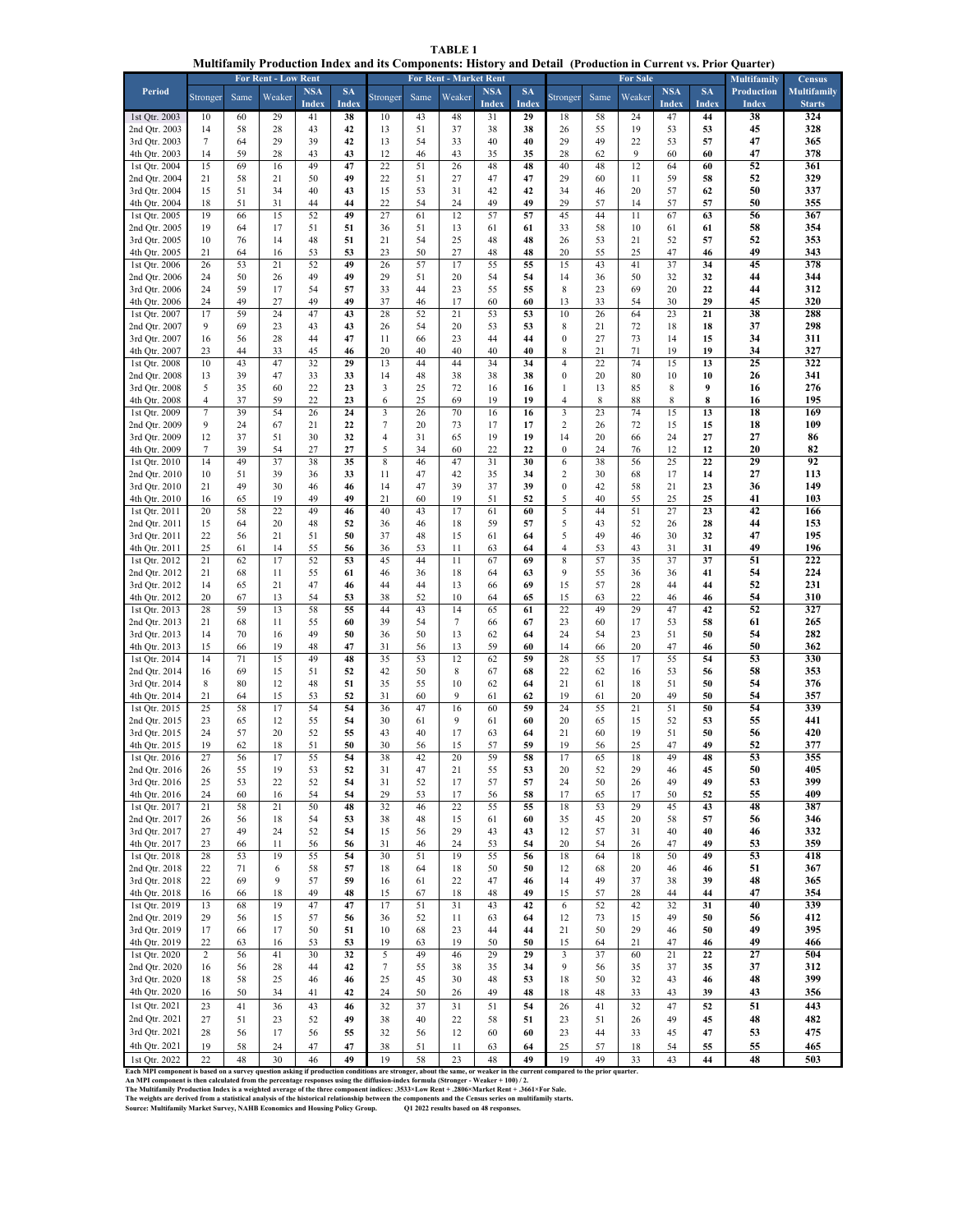

**Chart 1 Components of the Multifamily Production Index (MPI) (production in current vs. prior quarter)**

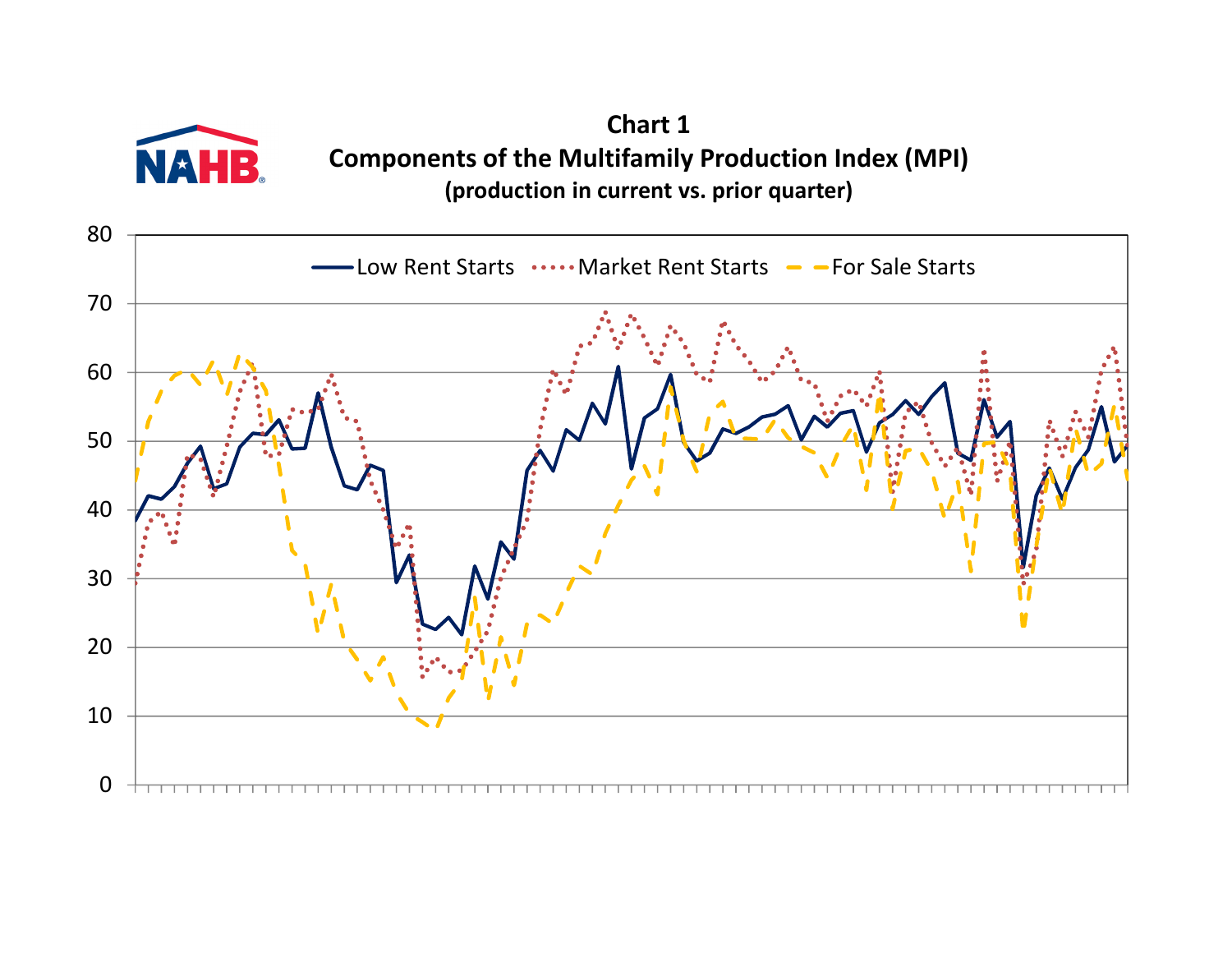**TABLE 2 Multifamily Occupancy Index and its Components: History and Detail (Rental Occupancy in Current vs. Prior Quarter)**

|                                                                                                                                                                                                                                                                                                                    |                | Occupancy | <b>Class A Apartment</b> |                            | <b>Indices</b>            |          | Occupancy | <b>Class B Apartment</b>               |                            | <b>Indices</b>            |          | Occupancy | <b>Class C Apartment</b> |                            | <b>Indices</b>            |                                                 | <b>Census Rental</b>                                                             |  |
|--------------------------------------------------------------------------------------------------------------------------------------------------------------------------------------------------------------------------------------------------------------------------------------------------------------------|----------------|-----------|--------------------------|----------------------------|---------------------------|----------|-----------|----------------------------------------|----------------------------|---------------------------|----------|-----------|--------------------------|----------------------------|---------------------------|-------------------------------------------------|----------------------------------------------------------------------------------|--|
| <b>Period</b>                                                                                                                                                                                                                                                                                                      | Higher         | Same      | Lower                    | <b>NSA</b><br><b>Index</b> | <b>SA</b><br><b>Index</b> | Higher   | Same      | Lower                                  | <b>NSA</b><br><b>Index</b> | <b>SA</b><br><b>Index</b> | Higher   | Same      | Lower                    | <b>NSA</b><br><b>Index</b> | <b>SA</b><br><b>Index</b> | <b>Multifamily</b><br>Occupancy<br><b>Index</b> | <b>Occupancy Rate</b><br>$(100 - 5 +$ Unit Census<br><b>Rental Vacancy Rate)</b> |  |
| 1st Qtr. 2003                                                                                                                                                                                                                                                                                                      | 7              | 45        | 48                       | 30                         | 29                        | 10       | 60        | 30                                     | 40                         | 38                        | 15       | 61        | 24                       | 45                         | 44                        | 36                                              | 89.2                                                                             |  |
| 2nd Qtr. 2003                                                                                                                                                                                                                                                                                                      | 13             | 53        | 34                       | 40                         | 36                        | 17       | 52        | 31                                     | 43                         | 40                        | 17       | 57        | 26                       | 45                         | 43                        | 39                                              | 88.7                                                                             |  |
| 3rd Qtr. 2003<br>4th Qtr. 2003                                                                                                                                                                                                                                                                                     | 7<br>13        | 58<br>54  | 35<br>33                 | 36<br>40                   | 38<br>42                  | 9<br>14  | 58<br>57  | 33<br>29                               | 38<br>43                   | 39<br>47                  | 14<br>13 | 59<br>63  | 27<br>23                 | 43<br>45                   | 44<br>48                  | 40<br>45                                        | 88.5<br>88.1                                                                     |  |
| 1st Qtr. 2004                                                                                                                                                                                                                                                                                                      | 20             | 53        | 27                       | 47                         | 46                        | 16       | 59        | 25                                     | 45                         | 43                        | 22       | 58        | 21                       | 51                         | 49                        | 45                                              | 88.5                                                                             |  |
| 2nd Qtr. 2004                                                                                                                                                                                                                                                                                                      | 24             | 51        | 25                       | 49                         | 45                        | 19       | 63        | 18                                     | 51                         | 47                        | 21       | 68        | 11                       | 55                         | 52                        | 47                                              | 88.2                                                                             |  |
| 3rd Qtr. 2004                                                                                                                                                                                                                                                                                                      | 11             | 56        | 33                       | 39                         | 42                        | 18       | 59        | 23                                     | 47                         | 49                        | 33       | 43        | 25                       | 54                         | 55                        | 47                                              | 88.7                                                                             |  |
| 4th Otr. 2004                                                                                                                                                                                                                                                                                                      | 14             | 62        | 24                       | 45                         | 48                        | 24       | 54        | 22                                     | 51                         | 56                        | 31       | 41        | 28                       | 52                         | 55                        | 53                                              | 88.7                                                                             |  |
| 1st Qtr. 2005                                                                                                                                                                                                                                                                                                      | 34             | 51        | 14                       | 60                         | 60                        | 28       | 65        | $\tau$                                 | 61                         | 58                        | 27       | 60        | 13                       | 57                         | 55                        | 58                                              | 89.0                                                                             |  |
| 2nd Qtr. 2005                                                                                                                                                                                                                                                                                                      | 38             | 50        | 13                       | 63                         | 57                        | 34       | 61        | $\sqrt{5}$                             | 65                         | 60                        | 31       | 62        | 8                        | 62                         | 58                        | 59                                              | 89.8                                                                             |  |
| 3rd Qtr. 2005<br>4th Qtr. 2005                                                                                                                                                                                                                                                                                     | 33             | 55        | 13<br>19                 | 60                         | 63                        | 34       | 49        | 17                                     | 58                         | 60                        | 31       | 56        | 14                       | 58                         | 60                        | 61                                              | 89.2<br>90.5                                                                     |  |
| 1st Qtr. 2006                                                                                                                                                                                                                                                                                                      | 44<br>37       | 37<br>49  | 14                       | 62<br>62                   | 66<br>62                  | 35<br>50 | 49<br>43  | 16<br>$\overline{7}$                   | 59<br>71                   | 65<br>69                  | 34<br>43 | 48<br>49  | 18<br>9                  | 58<br>67                   | 62<br>64                  | 65<br>65                                        | 90.3                                                                             |  |
| 2nd Qtr. 2006                                                                                                                                                                                                                                                                                                      | 54             | 39        | 7                        | 73                         | 67                        | 46       | 50        | $\overline{4}$                         | 71                         | 66                        | 44       | 48        | 8                        | 68                         | 65                        | 66                                              | 89.9                                                                             |  |
| 3rd Qtr. 2006                                                                                                                                                                                                                                                                                                      | 42             | 50        | 8                        | 67                         | 69                        | 36       | 60        | $\overline{4}$                         | 66                         | 68                        | 27       | 69        | $\overline{\mathcal{L}}$ | 62                         | 64                        | 68                                              | 90.0                                                                             |  |
| 4th Qtr. 2006                                                                                                                                                                                                                                                                                                      | 29             | 61        | 11                       | 59                         | 63                        | 21       | 69        | 10                                     | 55                         | 61                        | 23       | 71        | 6                        | 59                         | 62                        | 62                                              | 90.3                                                                             |  |
| 1st Qtr. 2007                                                                                                                                                                                                                                                                                                      | 36             | 50        | 14                       | 61                         | 61                        | 46       | 42        | 12                                     | 67                         | 65                        | 40       | 56        | $\overline{\mathcal{L}}$ | 68                         | 64                        | 63                                              | 89.3                                                                             |  |
| 2nd Qtr. 2007                                                                                                                                                                                                                                                                                                      | 34             | 59        | 7                        | 64                         | 59                        | 41       | 53        | 6                                      | 68                         | 63                        | 36       | 60        | 4                        | 66                         | 64                        | 62                                              | 89.9                                                                             |  |
| 3rd Qtr. 2007<br>4th Qtr. 2007                                                                                                                                                                                                                                                                                     | 24<br>18       | 56<br>50  | 20<br>32                 | 52<br>43                   | 53<br>46                  | 34<br>21 | 52<br>55  | 14<br>24                               | 60<br>49                   | 62<br>54                  | 36<br>33 | 54<br>50  | 11<br>17                 | 63<br>58                   | 65<br>61                  | 59<br>52                                        | 89.6<br>89.9                                                                     |  |
| 1st Qtr. 2008                                                                                                                                                                                                                                                                                                      | 17             | 48        | 35                       | 41                         | 41                        | 22       | 54        | 24                                     | 49                         | 47                        | 33       | 52        | 15                       | 59                         | 56                        | 46                                              | 89.0                                                                             |  |
| 2nd Qtr. 2008                                                                                                                                                                                                                                                                                                      | 12             | 44        | 44                       | 34                         | 31                        | 26       | 46        | 28                                     | 49                         | 45                        | 21       | 59        | 21                       | 50                         | 49                        | 41                                              | 88.6                                                                             |  |
| 3rd Qtr. 2008                                                                                                                                                                                                                                                                                                      | 9              | 44        | 47                       | 31                         | 31                        | 16       | 44        | 40                                     | 38                         | 39                        | 15       | 50        | 35                       | 40                         | 42                        | 37                                              | 89.0                                                                             |  |
| 4th Qtr. 2008                                                                                                                                                                                                                                                                                                      | 3              | 41        | 56                       | 24                         | 25                        | 9        | 57        | 34                                     | 37                         | 41                        | 15       | 55        | 30                       | 42                         | 44                        | 36                                              | 88.8                                                                             |  |
| 1st Qtr. 2009                                                                                                                                                                                                                                                                                                      | $\overline{c}$ | 41        | 57                       | 22                         | 23                        | 8        | 56        | 36                                     | 36                         | 35                        | 13       | 65        | 23                       | 45                         | 42                        | 32                                              | 88.5                                                                             |  |
| 2nd Qtr. 2009                                                                                                                                                                                                                                                                                                      | 6              | 42        | 52                       | 27                         | 25                        | 8        | 49        | 43                                     | 32                         | 30                        | 14       | 52        | 34                       | 40                         | 40                        | 30                                              | 87.9                                                                             |  |
| 3rd Qtr. 2009<br>4th Qtr. 2009                                                                                                                                                                                                                                                                                     | 10<br>9        | 39<br>47  | 51<br>44                 | 29<br>33                   | 29<br>35                  | 6<br>4   | 64<br>56  | 30<br>40                               | 38<br>32                   | 39<br>36                  | 16<br>16 | 52<br>53  | 32<br>30                 | 42<br>43                   | 44<br>44                  | 36<br>37                                        | 86.9<br>87.5                                                                     |  |
| 1st Qtr. 2010                                                                                                                                                                                                                                                                                                      | 11             | 61        | 28                       | 42                         | 42                        | 11       | 65        | 24                                     | 43                         | 42                        | 14       | 59        | 28                       | 43                         | 41                        | 42                                              | 87.8                                                                             |  |
| 2nd Qtr. 2010                                                                                                                                                                                                                                                                                                      | 30             | 58        | 12                       | 59                         | 60                        | 32       | 55        | 12                                     | 60                         | 58                        | 31       | 57        | 12                       | 60                         | 57                        | 58                                              | 87.7                                                                             |  |
| 3rd Qtr. 2010                                                                                                                                                                                                                                                                                                      | 35             | 46        | 18                       | 59                         | 58                        | 39       | 47        | 15                                     | 62                         | 63                        | 34       | 45        | 21                       | 56                         | 59                        | 61                                              | 88.1                                                                             |  |
| 4th Qtr. 2010                                                                                                                                                                                                                                                                                                      | 28             | 60        | 12                       | 58                         | 63                        | 35       | 60        | 5                                      | 65                         | 72                        | 29       | 62        | 9                        | 60                         | 62                        | 67                                              | 89.5                                                                             |  |
| 1st Qtr. 2011                                                                                                                                                                                                                                                                                                      | 38             | 52        | 10                       | 64                         | 66                        | 50       | 36        | 14                                     | 68                         | 66                        | 42       | 44        | 15                       | 64                         | 60                        | 65                                              | 89.5                                                                             |  |
| 2nd Qtr. 2011                                                                                                                                                                                                                                                                                                      | 46             | 47<br>50  | 7<br>10                  | 70<br>65                   | 64<br>65                  | 50<br>38 | 44<br>52  | 5<br>10                                | 73<br>64                   | 66                        | 28<br>28 | 60<br>62  | 13<br>10                 | 58<br>59                   | 57<br>62                  | 64<br>65                                        | 90.0<br>89.2                                                                     |  |
| 3rd Qtr. 2011<br>4th Qtr. 2011                                                                                                                                                                                                                                                                                     | 40<br>34       | 55        | 10                       | 62                         | 67                        | 34       | 54        | 11                                     | 61                         | 66<br>66                  | 34       | 52        | 14                       | 60                         | 61                        | 65                                              | 89.9                                                                             |  |
| 1st Qtr. 2012                                                                                                                                                                                                                                                                                                      | 44             | 44        | 11                       | 66                         | 71                        | 42       | 48        | 10                                     | 66                         | 70                        | 29       | 55        | 15                       | 57                         | 58                        | 69                                              | 89.7                                                                             |  |
| 2nd Qtr. 2012                                                                                                                                                                                                                                                                                                      | 49             | 44        | $\tau$                   | 71                         | 65                        | 43       | 49        | $\overline{7}$                         | 68                         | 62                        | 42       | 50        | 8                        | 67                         | 67                        | 64                                              | 90.2                                                                             |  |
| 3rd Qtr. 2012                                                                                                                                                                                                                                                                                                      | 41             | 52        | $\tau$                   | 67                         | 67                        | 41       | 53        | 6                                      | 68                         | 69                        | 36       | 55        | 9                        | 63                         | 65                        | 67                                              | 90.6                                                                             |  |
| 4th Qtr. 2012                                                                                                                                                                                                                                                                                                      | 37             | 56        | 6                        | 65                         | 70                        | 38       | 56        | 6                                      | 66                         | 70                        | 35       | 58        | 8                        | 64                         | 63                        | 69                                              | 90.9                                                                             |  |
| 1st Qtr. 2013                                                                                                                                                                                                                                                                                                      | 35             | 51        | 13                       | 61                         | 62                        | 32       | 61        | $\tau$                                 | 63                         | 63                        | 32       | 59        | 8                        | 62                         | 60                        | 62                                              | 91.0                                                                             |  |
| 2nd Qtr. 2013<br>3rd Qtr. 2013                                                                                                                                                                                                                                                                                     | 34             | 56<br>57  | 9<br>$\,$ 8 $\,$         | 63<br>64                   | 58<br>64                  | 34       | 60<br>66  | 6                                      | 64<br>58                   | 59                        | 26<br>26 | 60<br>64  | 14<br>10                 | 56                         | 57<br>59                  | 58<br>60                                        | 90.5<br>90.8                                                                     |  |
| 4th Qtr. 2013                                                                                                                                                                                                                                                                                                      | 35<br>32       | 57        | 11                       | 61                         | 64                        | 25<br>27 | 63        | 10<br>10                               | 58                         | 58<br>61                  | 24       | 65        | 11                       | 58<br>57                   | 57                        | 62                                              | 91.2                                                                             |  |
| 1st Qtr. 2014                                                                                                                                                                                                                                                                                                      | 34             | 54        | 12                       | 61                         | 62                        | 36       | 57        | $\overline{7}$                         | 64                         | 65                        | 32       | 54        | 14                       | 59                         | 59                        | 63                                              | 90.6                                                                             |  |
| 2nd Otr. 2014                                                                                                                                                                                                                                                                                                      | 39             | 53        | 8                        | 66                         | 61                        | 39       | 56        | $\overline{4}$                         | 68                         | 64                        | 29       | 63        | 8                        | 60                         | 60                        | 62                                              | 91.9                                                                             |  |
| 3rd Qtr. 2014                                                                                                                                                                                                                                                                                                      | 30             | 60        | 9                        | 60                         | 60                        | 23       | 71        | 6                                      | 59                         | 59                        | 18       | 71        | 10                       | 54                         | 54                        | 59                                              | 92.0                                                                             |  |
| 4th Qtr. 2014                                                                                                                                                                                                                                                                                                      | 28             | 60        | 12                       | 58                         | 61                        | 28       | 65        | $\tau$                                 | 61                         | 63                        | 28       | 62        | 10                       | 59                         | 59                        | 61                                              | 92.3                                                                             |  |
| 1st Otr. 2015                                                                                                                                                                                                                                                                                                      | 40             | 49        | 11                       | 64                         | 65                        | 37       | 54        | $\mathbf Q$                            | 64                         | 64                        | 33       | 57        | 10                       | 62                         | 62                        | 64                                              | 92.5                                                                             |  |
| 2nd Qtr. 2015<br>3rd Qtr. 2015                                                                                                                                                                                                                                                                                     | 46<br>35       | 47<br>49  | $\,$ 8 $\,$<br>15        | 69<br>60                   | 66<br>59                  | 46<br>34 | 49<br>58  | 6<br>9                                 | 70<br>63                   | 67<br>64                  | 35<br>27 | 56<br>59  | 9<br>14                  | 63<br>57                   | 63<br>58                  | 66<br>61                                        | 92.7<br>92.1                                                                     |  |
| 4th Qtr. 2015                                                                                                                                                                                                                                                                                                      | 31             | 53        | 16                       | 57                         | 60                        | 29       | 60        | 11                                     | 59                         | 62                        | 24       | 68        | 8                        | 58                         | 58                        | 60                                              | 93.0                                                                             |  |
| 1st Qtr. 2016                                                                                                                                                                                                                                                                                                      | 31             | 58        | 11                       | 60                         | 61                        | 32       | 62        | 7                                      | 63                         | 62                        | 31       | 61        | 8                        | 61                         | 61                        | 61                                              | 92.2                                                                             |  |
| 2nd Qtr. 2016                                                                                                                                                                                                                                                                                                      | 31             | 55        | 14                       | 58                         | 56                        | 34       | 59        | $7\phantom{.0}$                        | 63                         | 60                        | 31       | 57        | 12                       | 60                         | 59                        | 58                                              | 92.3                                                                             |  |
| 3rd Qtr. 2016                                                                                                                                                                                                                                                                                                      | 30             | 50        | 20                       | 55                         | 56                        | 27       | 63        | 11                                     | 58                         | 60                        | 26       | 61        | 13                       | 56                         | 59                        | 58                                              | 92.1                                                                             |  |
| 4th Otr. 2016                                                                                                                                                                                                                                                                                                      | 25             | 58        | 18                       | 53                         | 56                        | 23       | 70        | $7\phantom{.0}$                        | 58                         | 61                        | 20       | 68        | 12                       | 54                         | 55                        | 58                                              | 92.2                                                                             |  |
| 1st Qtr. 2017<br>2nd Qtr. 2017                                                                                                                                                                                                                                                                                     | 23<br>37       | 58<br>51  | 18<br>12                 | 53<br>63                   | 53<br>59                  | 34<br>42 | 59<br>51  | $\overline{7}$<br>$\boldsymbol{7}$     | 64<br>68                   | 63<br>63                  | 39<br>45 | 49<br>44  | 12<br>11                 | 63<br>67                   | 62<br>66                  | 59<br>62                                        | 92.2<br>91.0                                                                     |  |
| 3rd Qtr. 2017                                                                                                                                                                                                                                                                                                      | 25             | 64        | 11                       | 57                         | 58                        | 27       | 63        | 11                                     | 58                         | 60                        | 31       | 55        | 15                       | 58                         | 60                        | 59                                              | 90.6                                                                             |  |
| 4th Qtr. 2017                                                                                                                                                                                                                                                                                                      | 25             | 58        | 18                       | 54                         | 56                        | 29       | 57        | 14                                     | 58                         | 61                        | 25       | 65        | 9                        | 58                         | 60                        | 59                                              | 91.7                                                                             |  |
| 1st Qtr. 2018                                                                                                                                                                                                                                                                                                      | 24             | 58        | 18                       | 53                         | 54                        | 33       | 59        | 9                                      | 62                         | 61                        | 37       | 49        | 14                       | 62                         | 60                        | 58                                              | 91.8                                                                             |  |
| 2nd Otr. 2018                                                                                                                                                                                                                                                                                                      | 28             | 56        | 17                       | 56                         | 52                        | 33       | 56        | 12                                     | 61                         | 57                        | 29       | 65        | 6                        | 62                         | 59                        | 55                                              | 91.6                                                                             |  |
| 3rd Qtr. 2018                                                                                                                                                                                                                                                                                                      | 14             | 63        | 22                       | 46                         | 47                        | 12       | 80        | 8                                      | 52                         | 54                        | 21       | 74        | 4                        | 59                         | 62                        | 53                                              | 91.2                                                                             |  |
| 4th Qtr. 2018<br>1st Otr. 2019                                                                                                                                                                                                                                                                                     | 17<br>20       | 55<br>60  | 28<br>20                 | 44<br>50                   | 46<br>51                  | 25<br>18 | 63<br>70  | 12<br>12                               | 57<br>53                   | 60<br>52                  | 34<br>23 | 50<br>71  | 16<br>6                  | 59<br>58                   | 62<br>56                  | 55<br>52                                        | 91.8<br>91.7                                                                     |  |
| 2nd Qtr. 2019                                                                                                                                                                                                                                                                                                      | 32             | 59        | 10                       | 61                         | 57                        | 45       | 45        | 10                                     | 68                         | 63                        | 30       | 58        | 13                       | 59                         | 56                        | 60                                              | 92.1                                                                             |  |
| 3rd Qtr. 2019                                                                                                                                                                                                                                                                                                      | 27             | 53        | 20                       | 53                         | 55                        | 26       | 68        | 6                                      | 60                         | 63                        | 25       | 68        | $\tau$                   | 59                         | 62                        | 60                                              | 91.9                                                                             |  |
| 4th Qtr. 2019                                                                                                                                                                                                                                                                                                      | 9              | 75        | 16                       | 47                         | 50                        | 38       | 53        | 9                                      | 64                         | 68                        | 33       | 55        | 12                       | 61                         | 62                        | 60                                              | 92.2                                                                             |  |
| 1st Qtr. 2020                                                                                                                                                                                                                                                                                                      | 12             | 55        | 33                       | 39                         | 40                        | 13       | 60        | 28                                     | 43                         | 41                        | 13       | 58        | 29                       | 42                         | 41                        | 41                                              | 92.4                                                                             |  |
| 2nd Qtr. 2020                                                                                                                                                                                                                                                                                                      | 7              | 54        | 39                       | 34                         | 31                        | 17       | 56        | 27                                     | 45                         | 42                        | 14       | 59        | 27                       | 44                         | 42                        | 38                                              | 92.8                                                                             |  |
| 3rd Qtr. 2020                                                                                                                                                                                                                                                                                                      | 15             | 66        | 20                       | 48                         | 48                        | 27       | 59        | 15                                     | 56                         | 58                        | 28       | 49        | 23                       | 53                         | 54                        | 54                                              | 91.3                                                                             |  |
| 4th Qtr. 2020<br>1st Qtr. 2021                                                                                                                                                                                                                                                                                     | 30<br>28       | 44<br>57  | 26<br>15                 | 52<br>57                   | 54<br>59                  | 21<br>39 | 73<br>51  | 6<br>10                                | 57<br>65                   | 55<br>68                  | 23<br>32 | 65<br>58  | 13<br>10                 | 45<br>61                   | 54<br>61                  | 55<br>64                                        | 91.5<br>91.7                                                                     |  |
| 2nd Qtr. 2021                                                                                                                                                                                                                                                                                                      | 57             | 36        | 7                        | 75                         | 69                        | 54       | 40        | 6                                      | 74                         | 71                        | 51       | 43        | 6                        | 73                         | 73                        | 70                                              | 92.2                                                                             |  |
| 3rd Qtr. 2021                                                                                                                                                                                                                                                                                                      | 58             | 35        | $\tau$                   | 75                         | 77                        | 52       | 41        | $\overline{7}$                         | 72                         | 75                        | 51       | 36        | 13                       | 69                         | 70                        | 75                                              | 93.2                                                                             |  |
| 4th Qtr. 2021                                                                                                                                                                                                                                                                                                      | 42             | 57        | 2                        | 70                         | 71                        | 44       | 51        | 5                                      | 69                         | 72                        | 47       | 44        | 8                        | 69                         | 71                        | 71                                              | 93.2                                                                             |  |
| 1st Otr. 2022                                                                                                                                                                                                                                                                                                      | 35             | 60        | 5                        | 65                         | 68                        | 36       | 60        | 5                                      | 65                         | 69                        | 38       | 55        |                          | 65                         | 65                        | 68                                              | 93.6                                                                             |  |
| Each MOI component is based on a suvey question asking if occupancy is higher, about the same, or lower in the current compared to the prior quarter.<br>An MOI component is then calculated from the percentage responses using the diffusion-index formula (Higher Occupancy - Lower Occupancy + 100) / 2.       |                |           |                          |                            |                           |          |           |                                        |                            |                           |          |           |                          |                            |                           |                                                 |                                                                                  |  |
| The Multifamily Occupancy Index is a weighted average of three component indices: .3632×Class A + .4630×Class B + .1738×Class C.<br>The weights are derived from a statistical analysis of the relationship between the components and the Census series on rental vacancy rates in structures with 5+ apartments. |                |           |                          |                            |                           |          |           |                                        |                            |                           |          |           |                          |                            |                           |                                                 |                                                                                  |  |
| Source: Multifamily Market Survey, NAHB Economics and Housing Policy Group. r=revised.                                                                                                                                                                                                                             |                |           |                          |                            |                           |          |           | Q1 2022 results based on 48 responses. |                            |                           |          |           |                          |                            |                           |                                                 |                                                                                  |  |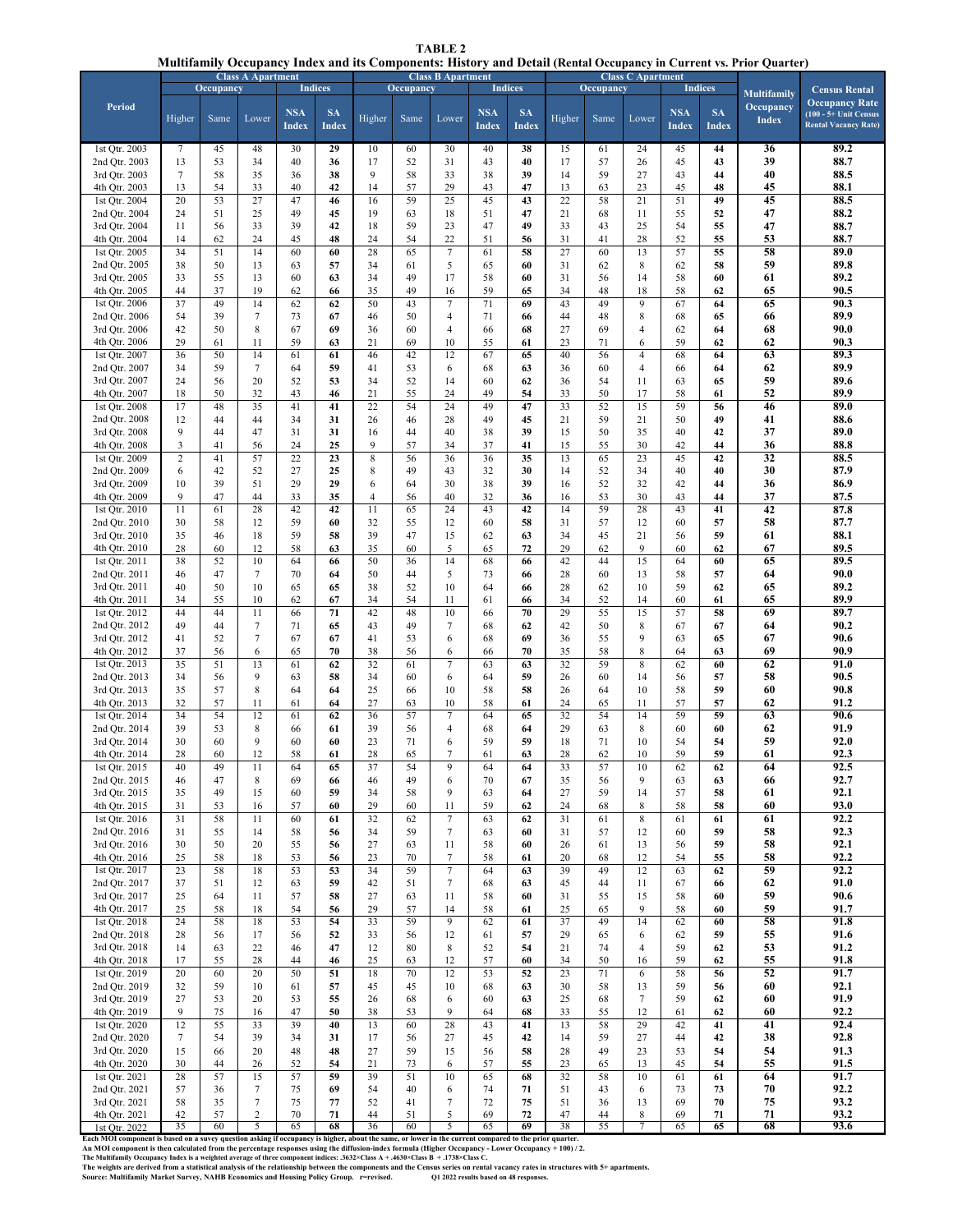

**Chart 2 Components of the Multifamily Occupancy Index (MOI) (rental occupancy in current vs. prior quarter)**